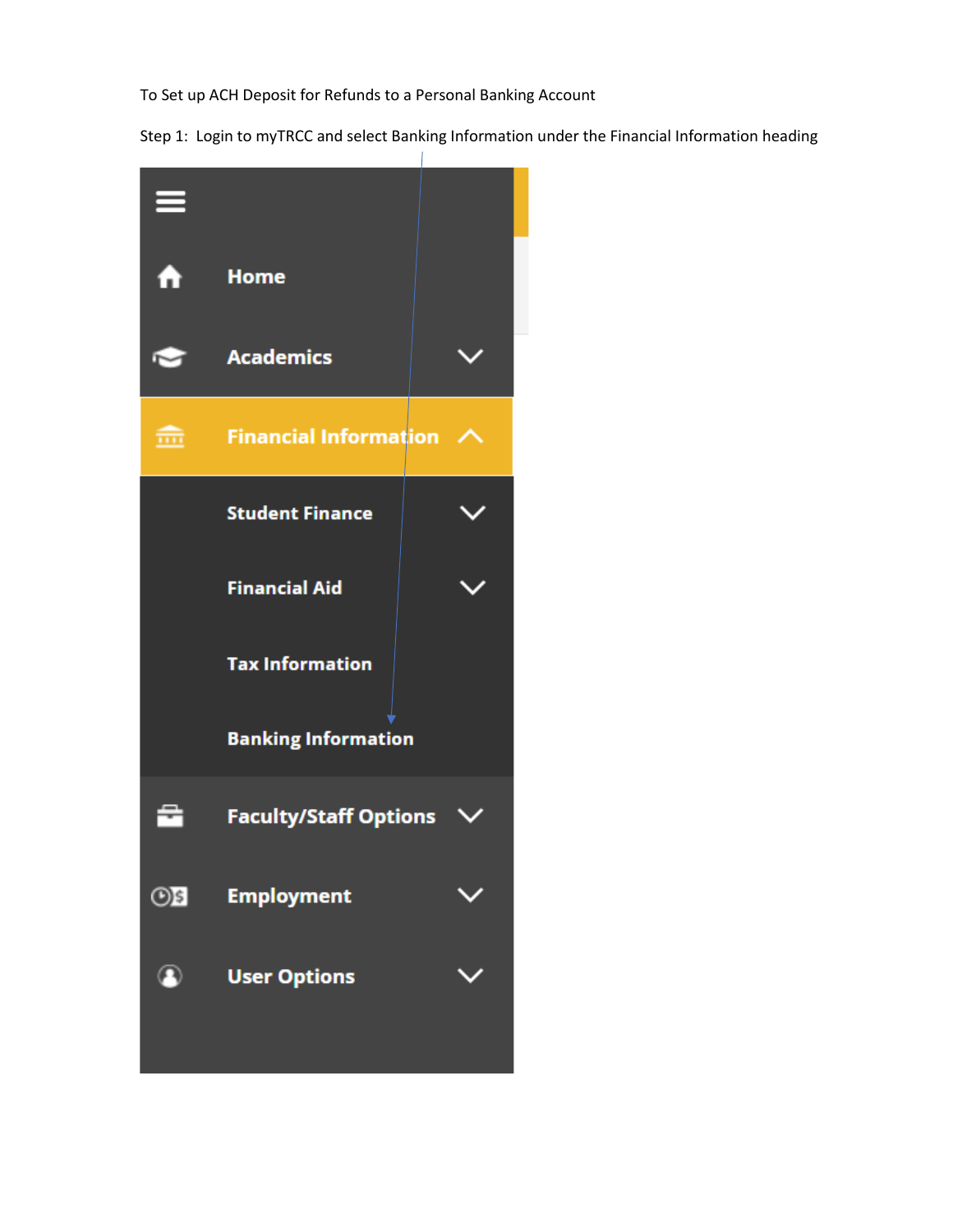## Step 2: Click + Add a Bank Account

| THREE RIVERS COLLEGE                                                                                                         | $\beta$ ahicksosed $\rightarrow$ Sign out | O Help           |  |  |  |  |  |
|------------------------------------------------------------------------------------------------------------------------------|-------------------------------------------|------------------|--|--|--|--|--|
| <b>Banking Information</b><br><b>Financial Information</b>                                                                   |                                           |                  |  |  |  |  |  |
| <b>Banking Information</b>                                                                                                   |                                           |                  |  |  |  |  |  |
| <b>Active Accounts</b>                                                                                                       |                                           | + Add an Account |  |  |  |  |  |
| Refunds, Reimbursements &<br>Payments                                                                                        |                                           | <b>View All</b>  |  |  |  |  |  |
| $\bigcirc$<br>You have no active refund/reimbursement account. Your entire refund/reimbursement will be paid by paper check. |                                           |                  |  |  |  |  |  |
| @ 2000-2020 Ellucian Company L.P. and its affiliates. All rights reserved. Privacy                                           |                                           |                  |  |  |  |  |  |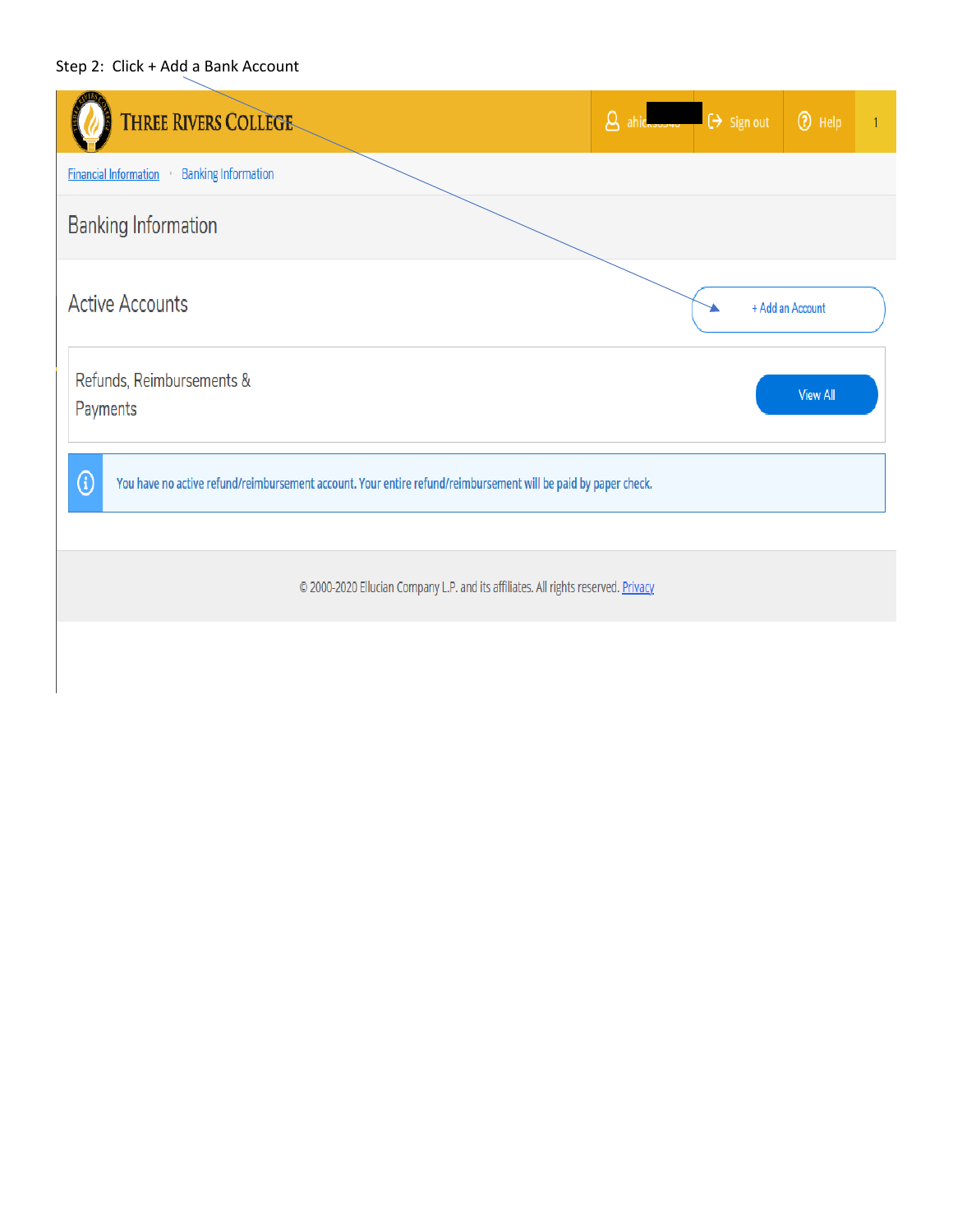Step 3: Use your mouse to Activate Refund, Reimbursement & Payment Deposit. This will change color when active. Click Next.

| ≡                                 | <b>THREE RIVERS COLLEGE</b>                                     | 8                                                                                  | $\leftrightarrow$ Sign out | ⊙ Help | $\mathbf{1}$ |
|-----------------------------------|-----------------------------------------------------------------|------------------------------------------------------------------------------------|----------------------------|--------|--------------|
| $\blacktriangle$                  | Banking Information<br><b>Financial Information</b><br>$\alpha$ |                                                                                    |                            |        |              |
| $\widehat{\overline{\mathbb{m}}}$ | <b>Banking Information</b><br>< Back                            |                                                                                    |                            |        |              |
| OS<br><b>V</b>                    | New Deposit<br>Bank Account Usage                               | Add a Bank Account                                                                 |                            |        |              |
|                                   | Activate<br>Refund, Reimbursement & Payment Deposit             |                                                                                    |                            |        |              |
| 춥                                 | <b>Effective Date</b><br>7/16/2020                              |                                                                                    |                            |        |              |
| $\circledcirc$                    | <b>Next</b><br><b>Cancel</b>                                    |                                                                                    |                            |        |              |
|                                   |                                                                 | © 2000-2020 Ellucian Company L.P. and its affiliates. All rights reserved. Privacy |                            |        |              |
|                                   |                                                                 |                                                                                    |                            |        |              |
|                                   |                                                                 |                                                                                    |                            |        |              |
|                                   |                                                                 |                                                                                    |                            |        |              |
|                                   |                                                                 |                                                                                    |                            |        |              |
|                                   |                                                                 |                                                                                    |                            |        |              |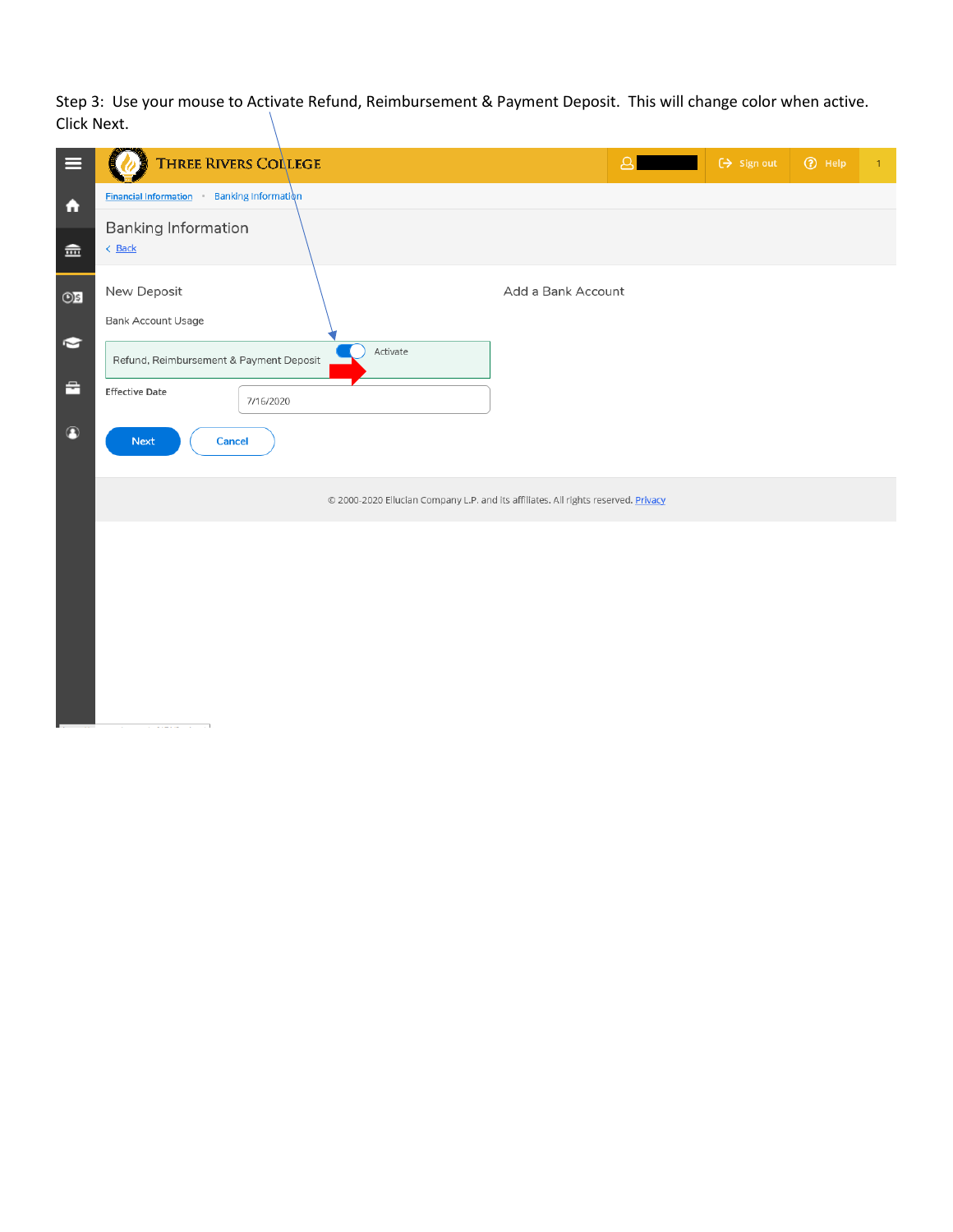| <b>Edit Bank Account Details</b>                                                                                                                          |                 |   |
|-----------------------------------------------------------------------------------------------------------------------------------------------------------|-----------------|---|
| New Account                                                                                                                                               |                 |   |
| <b>Account Nickname</b>                                                                                                                                   |                 |   |
| New Account                                                                                                                                               |                 |   |
| Country of Bank                                                                                                                                           |                 |   |
| <b>United States</b>                                                                                                                                      |                 |   |
| Routing Number *                                                                                                                                          |                 |   |
|                                                                                                                                                           |                 | 0 |
| View sample check image o                                                                                                                                 |                 |   |
| Bank Account Number *                                                                                                                                     |                 |   |
|                                                                                                                                                           |                 | ⊕ |
| View sample check image o                                                                                                                                 |                 |   |
| Re-enter Bank Account Number *                                                                                                                            |                 |   |
|                                                                                                                                                           |                 | 8 |
| View sample check image @                                                                                                                                 |                 |   |
| $\overline{\phantom{a}}$                                                                                                                                  |                 | ⋗ |
| Back                                                                                                                                                      | <b>Submit</b>   |   |
| Joe Smith<br>1234 Anystreet Court<br>$e^{\sqrt{x}}$<br>Anycity, AA 12345<br>Pay to the order of<br><b>Bank Anywhere</b><br>123456789<br>123456789123 1234 | 1234<br>Dollars |   |
| Routing<br>Check<br>Account<br>Number<br><b>Number</b><br>Number                                                                                          |                 |   |